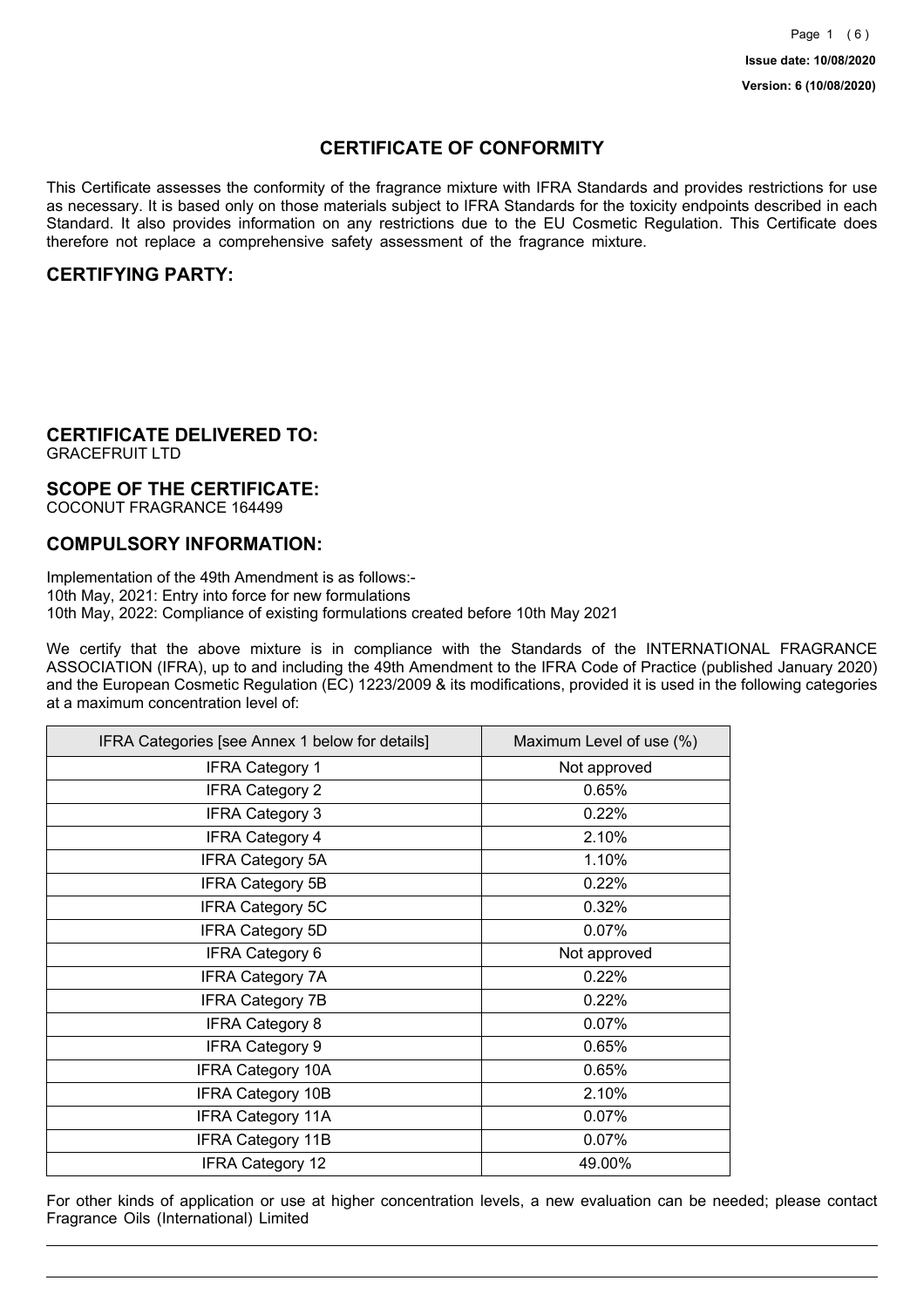## **EU COSMETIC INFORMATION:**

We certify that the above mixture is in compliance with the EU Cosmetic Regulation 1223/2009 and its amendments, provided it is used in the following applications at a maximum concentration level of:

| <b>Cosmetic Application</b>      | Maximum Level of use (%) |
|----------------------------------|--------------------------|
| Fine Fragrance                   | Not limited              |
| Eau de Toilette                  | Not limited              |
| Fragrancing cream                | Not limited              |
| Rinse off cosmetic products      | 40.00%                   |
| Other leave-on cosmetic products | 20.00%                   |
| Oral products                    | Not approved             |

Regulatory Affairs Department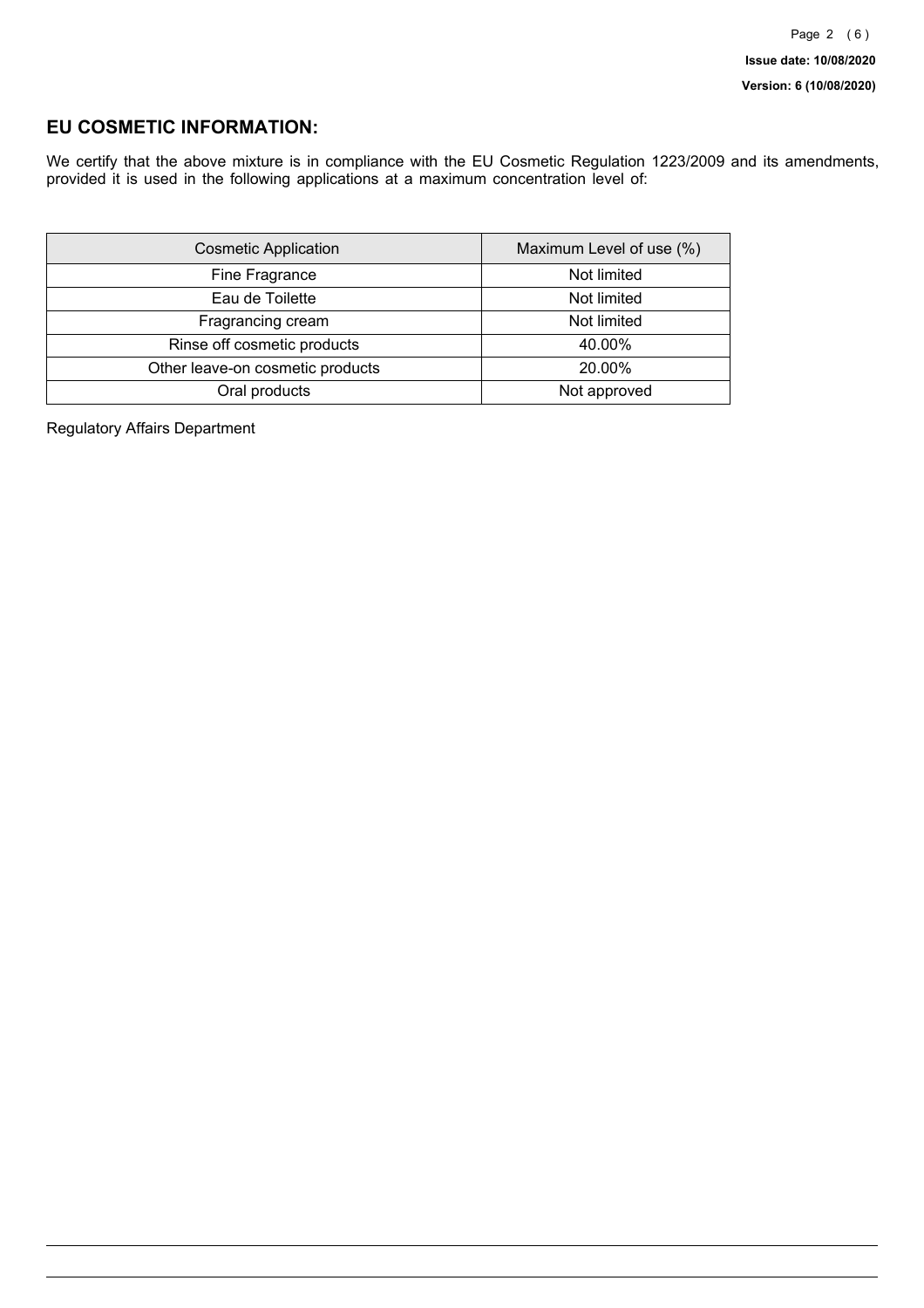### **ANNEX 1**

Below is an extract of information provided by IFRA in relation to types of application present in each IFRA Category. Additional information about IFRA Categories can be found in the Guidance to IFRA Standards, issued by IFRA.

| <b>IFRA Category</b>     | Product Type                                                                                                                                                                                                                                                                                                                                                                                                                                                                                                                                                                                                                                                                                                                                                                                                                                                                                                                                 |
|--------------------------|----------------------------------------------------------------------------------------------------------------------------------------------------------------------------------------------------------------------------------------------------------------------------------------------------------------------------------------------------------------------------------------------------------------------------------------------------------------------------------------------------------------------------------------------------------------------------------------------------------------------------------------------------------------------------------------------------------------------------------------------------------------------------------------------------------------------------------------------------------------------------------------------------------------------------------------------|
| <b>IFRA Category 1</b>   | Products applied to the lips: Lip products e.g. lipstick, lip balm; Childrens toys                                                                                                                                                                                                                                                                                                                                                                                                                                                                                                                                                                                                                                                                                                                                                                                                                                                           |
| <b>IFRA Category 2</b>   | Products applied to the axillae: Deodorant and antiperspirant products of all types; Body sprays/mists                                                                                                                                                                                                                                                                                                                                                                                                                                                                                                                                                                                                                                                                                                                                                                                                                                       |
| <b>IFRA Category 3</b>   | Products applied to the face/body using fingertips: Eye products e.g. eye make-up, eye moisturizer; Facial<br>make-up; Make-up remover; Nose pore strips; Wipes for face, neck, hands, body; Facial masks; Body<br>and face paint                                                                                                                                                                                                                                                                                                                                                                                                                                                                                                                                                                                                                                                                                                            |
| <b>IFRA Category 4</b>   | Products related to fine fragrance: Hydroalcoholic and non-hydroalcoholic fine fragrance of all types e.g.<br>Eau de Toilette, Parfum, Cologne, solid perfume, fragrancing cream, aftershaves of all types; Ingredients<br>of perfume and fragrance mixtures for cosmetic kits; Scent pads; Scent strips                                                                                                                                                                                                                                                                                                                                                                                                                                                                                                                                                                                                                                     |
| <b>IFRA Category 5A</b>  | Body lotion products applied to the body using the hands (palms), primarily leave on: Foot care products<br>e.g. creams, powders; Insect repellent for application to the skin; All powders and talc (excluding baby<br>powders and talc)                                                                                                                                                                                                                                                                                                                                                                                                                                                                                                                                                                                                                                                                                                    |
| IFRA Category 5B         | Face moisturizer products applied to the face using the hands (palms), primarily leave on: Facial toner;<br>Facial moisturizers and creams                                                                                                                                                                                                                                                                                                                                                                                                                                                                                                                                                                                                                                                                                                                                                                                                   |
| <b>IFRA Category 5C</b>  | Hand cream products applied to the hands using the hands (palms), primarily leave on: Hand cream; Nail<br>care products including cuticle creams; Hand sanitizers                                                                                                                                                                                                                                                                                                                                                                                                                                                                                                                                                                                                                                                                                                                                                                            |
| <b>IFRA Category 5D</b>  | Baby creams, baby oils and baby talc: Baby cream/lotion, baby oil, baby powders and talc                                                                                                                                                                                                                                                                                                                                                                                                                                                                                                                                                                                                                                                                                                                                                                                                                                                     |
| IFRA Category 6          | Products with oral and lip exposure: Toothpaste; Mouthwash, including breath sprays; Toothpowder,<br>strips, mouthwash tablets                                                                                                                                                                                                                                                                                                                                                                                                                                                                                                                                                                                                                                                                                                                                                                                                               |
| <b>IFRA Category 7A</b>  | Rinse-off products applied to the hair with some hand contact: Hair permanent or other hair chemical<br>treatments (rinse-off) e.g. relaxers, including rinse-off hair dyes                                                                                                                                                                                                                                                                                                                                                                                                                                                                                                                                                                                                                                                                                                                                                                  |
| <b>IFRA Category 7B</b>  | Leave-on products applied to the hair with some hand contact: Hair sprays of all types e.g. pumps,<br>aerosol sprays; Hair styling aids non sprays e.g. mousse, leave- on conditioners; Hair permanent or other<br>hair chemical treatments (leave-on) e.g. relaxers, including leave-on hair dyes; Shampoo - Dry (waterless<br>shampoo); Hair deodorizer                                                                                                                                                                                                                                                                                                                                                                                                                                                                                                                                                                                    |
| IFRA Category 8          | Products with significant anogenital exposure: Intimate wipes; Tampons; Baby wipes; Toilet paper (wet)                                                                                                                                                                                                                                                                                                                                                                                                                                                                                                                                                                                                                                                                                                                                                                                                                                       |
| <b>IFRA Category 9</b>   | Products with body and hand exposure, primarily rinse off: Bar soap; Liquid soap; Shampoo of all type;<br>Conditioner (rinse-off); Body washes and shower gels of all types; Baby wash, bath, shampoo; Bath gels,<br>foams, mousses, salts, oils and other products added to bathwater; Cleanser for face (rinse-off); Shaving<br>creams of all types e.g. stick, gels, foams; All depilatories (including facial) and waxes for mechanical hair<br>removal; Foot care products (feet are placed in a bath for soaking); Shampoos for pets                                                                                                                                                                                                                                                                                                                                                                                                   |
| <b>IFRA Category 10A</b> | Household care excluding aerosol / spray products: Hand wash laundry detergent; Laundry pre-treatment<br>of all types e.g. paste, sprays, sticks; Machine laundry detergents with skin contact e.g. liquids, powders;<br>Fabric softeners of all types including fabric softener sheets; Ironing water; Hand dishwashing detergent;<br>Hard surface cleaners of all types e.g. bathroom, kitchen cleansers, furniture polish; Toilet seat wipes;<br>Household cleaning products, other types including fabric cleaners, carpet cleaners, furniture polishes<br>sprays and wipes, stain removers, treatment products for textiles e.g. starch sprays; Floor wax; Dry<br>cleaning kits; Fragranced oil for lamp ring, reed diffusers, pot-pourri, liquid refills for air fresheners (non-<br>cartridge systems), etc.                                                                                                                          |
| <b>IFRA Category 10B</b> | Household aerosol/spray products: Animal sprays applied to animals; Air freshener sprays, manual,<br>including aerosol and pump; Aerosol/spray insecticides                                                                                                                                                                                                                                                                                                                                                                                                                                                                                                                                                                                                                                                                                                                                                                                  |
| <b>IFRA Category 11A</b> | Products with intended skin contact but minimal transfer of fragrance to skin from inert substrate without<br>UV exposure: Feminine hygiene conventional pads, liners, interlabial pads; Diapers (baby and adult);<br>Adult incontinence pant, pad; Toilet paper (dry)                                                                                                                                                                                                                                                                                                                                                                                                                                                                                                                                                                                                                                                                       |
| <b>IFRA Category 11B</b> | Products with intended skin contact but minimal transfer of fragrance to skin from inert substrate with<br>potential UV exposure: Tights with moisturizers; Scented socks, gloves; Facial tissues (dry tissues);<br>Napkins; Paper towels; Wheat bags; Facial masks (paper/protective) e.g. surgical masks not used as<br>medical device; Fertilizers, solid (pellet or powder)                                                                                                                                                                                                                                                                                                                                                                                                                                                                                                                                                              |
| IFRA Category 12         | Products not intended for direct skin contact, minimal or insignificant transfer to skin: Candles of all types;<br>Laundry detergents for machine wash with minimal skin contact (e.g. Liquid tabs, pods); Automated air<br>fresheners and fragrancing of all types e.g. concentrated aerosol with metered doses, plug-ins, electrical,<br>incense, liquid refills (cartridge); Air delivery systems; Cat litter; Cell phone cases; Deodorizers/maskers<br>not intended for skin contact e.g. fabric drying machine deodorizers, carpet powders; Fuels; Insecticides<br>e.g. mosquito coil, paper, electrical, for clothing, excluding aerosols/sprays; Joss sticks or incense sticks;<br>Dishwash detergent and deodorizers - for machine wash; Olfactive board games; Paints; Plastic articles<br>(excluding toys); Scratch and sniff; Scent pack; Scent delivery system (using dry air technology); Shoe<br>polishes: Rim blocks (Toilet) |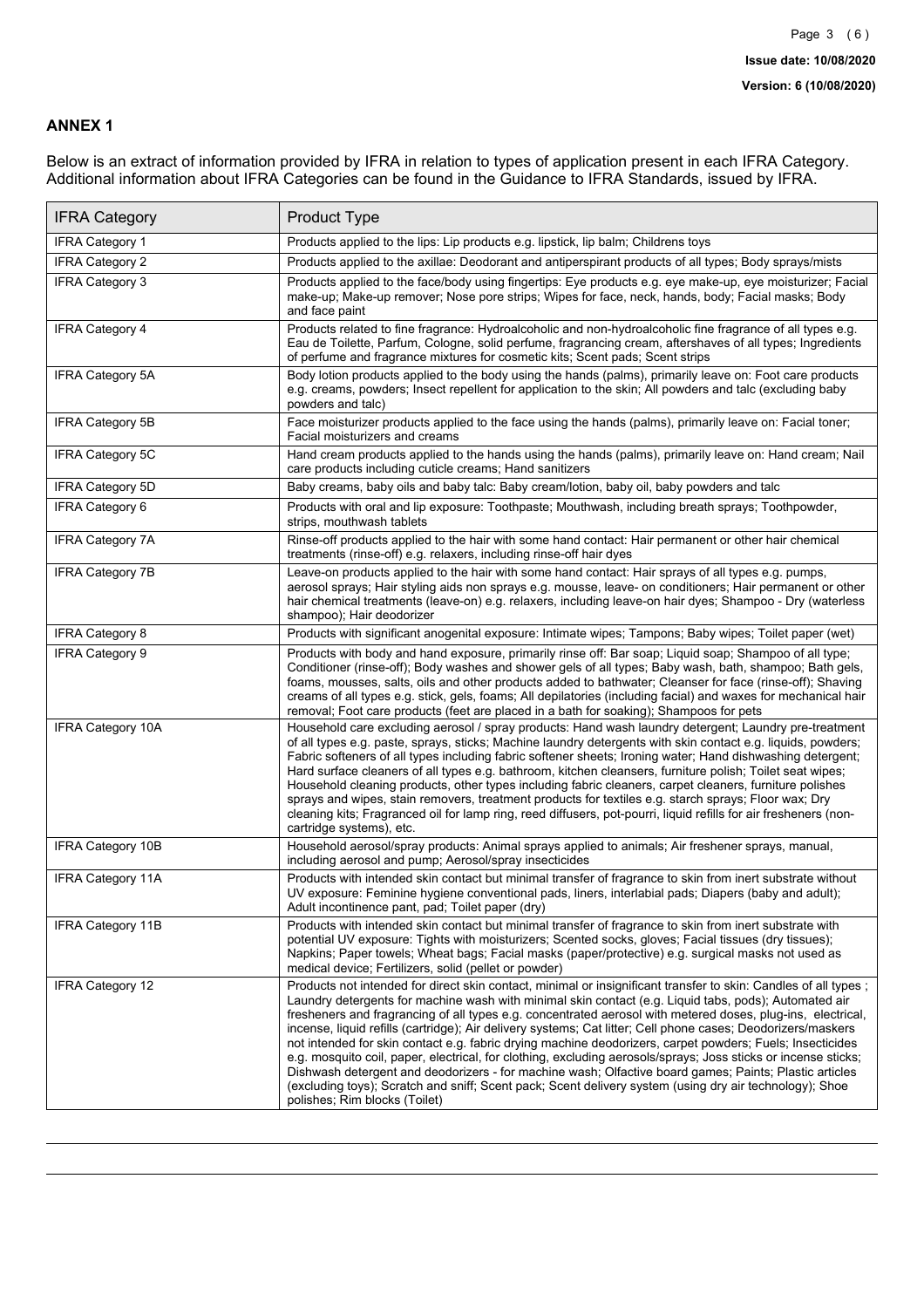## **IFRA CONFORMITY CERTIFICATE**

### **Customer: GRACEFRUIT LTD**

#### **Product: COCONUT FRAGRANCE 164499**

We certify that the above item is in compliance with the Standards of the INTERNATIONAL FRAGRANCE ASSOCIATION (IFRA - 48th Amendment / published June 2015), provided it is used in the following classes at a maximum concentration level of:

| IFRA classes [see annex for detail] | Maximum level of use (%) |
|-------------------------------------|--------------------------|
| <b>IFRA Class 1 Limit</b>           | Not approved             |
| <b>IFRA Class 2 Limit</b>           | 1.06%                    |
| <b>IFRA Class 3.A Limit</b>         | 4.1%                     |
| IFRA Class 3.B Limit                | 4.1%                     |
| <b>IFRA Class 3.C Limit</b>         | 4.1%                     |
| IFRA Class 3.D Limit                | 4.1%                     |
| <b>IFRA Class 4.A Limit</b>         | 13.12%                   |
| <b>IFRA Class 4.B Limit</b>         | 13.12%                   |
| IFRA Class 4.C Limit                | 13.12%                   |
| <b>IFRA Class 4.D Limit</b>         | 13.12%                   |
| <b>IFRA Class 5 Limit</b>           | 6.56%                    |
| <b>IFRA Class 6 Limit</b>           | Not approved             |
| <b>IFRA Class 7.A Limit</b>         | 2.46%                    |
| <b>IFRA Class 7.B Limit</b>         | 2.46%                    |
| <b>IFRA Class 8.A Limit</b>         | 16.4%                    |
| IFRA Class 8.B Limit                | 16.4%                    |
| <b>IFRA Class 9.A Limit</b>         | 41%                      |
| <b>IFRA Class 9.B Limit</b>         | 41%                      |
| IFRA Class 9.C Limit                | 41%                      |
| IFRA Class 10.A Limit               | 20.5%                    |
| IFRA Class 10.B Limit               | 20.5%                    |
| <b>IFRA Class 11 Limit</b>          | 100%                     |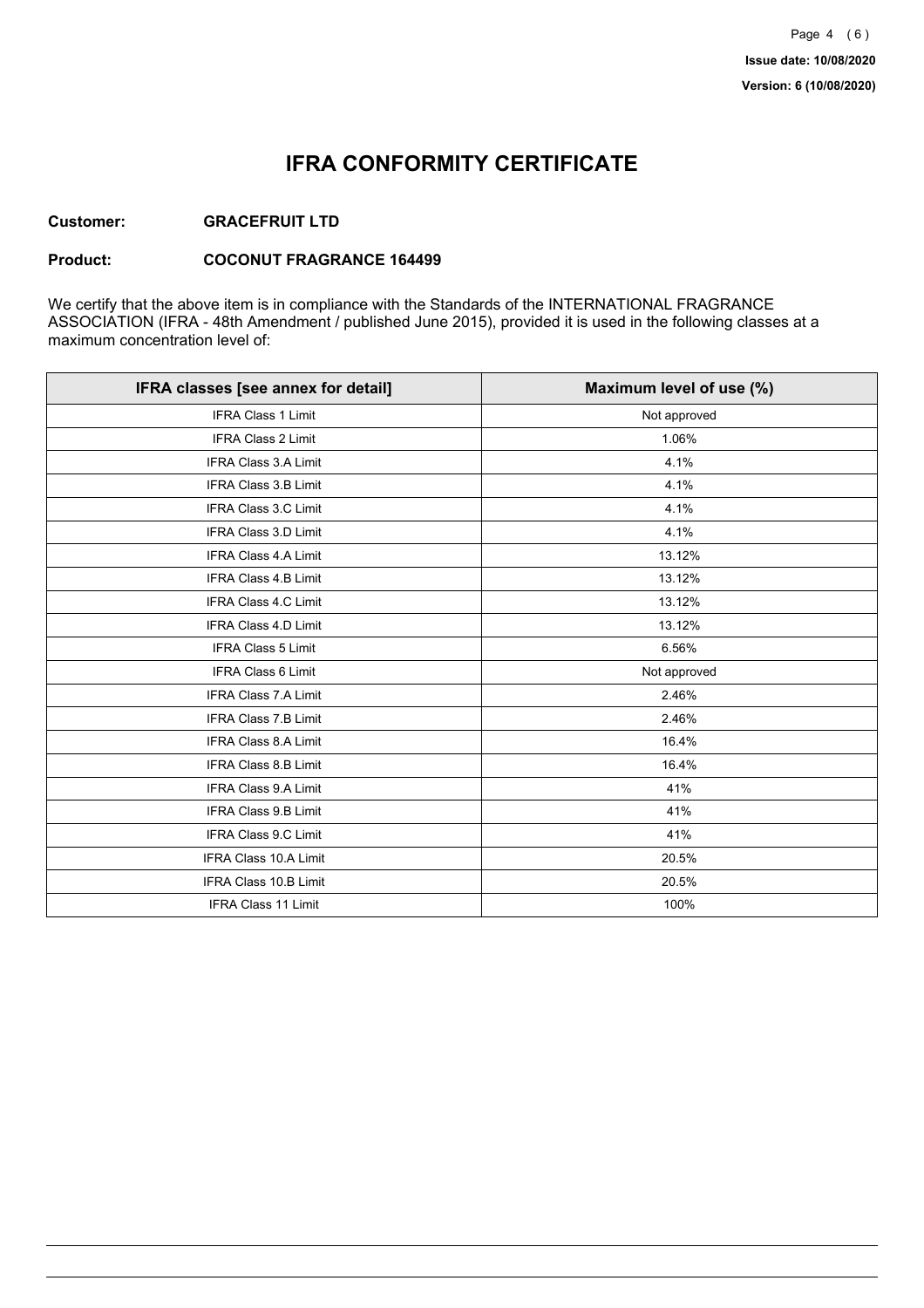# **IFRA CONFORMITY CERTIFICATE**

For other kinds of application or use at higher concentration levels, a new evaluation may be needed; please contact Gracefruit Limited.

The IFRA Standards regarding use restrictions are based on safety assessments by the Panel of Experts of the RESEARCH INSTITUTE FOR FRAGRANCE MATERIALS (RIFM) and are enforced by the IFRA Scientific Committee.

Evaluation of individual Fragrance ingredients is made according to the safety standards contained in the relevant section of the IFRA Code of Practice.

It is the ultimate responsibility of our customer to ensure the safety of the final product (containing this fragrance) by further testing if need be.

**Regulatory Affairs Department**